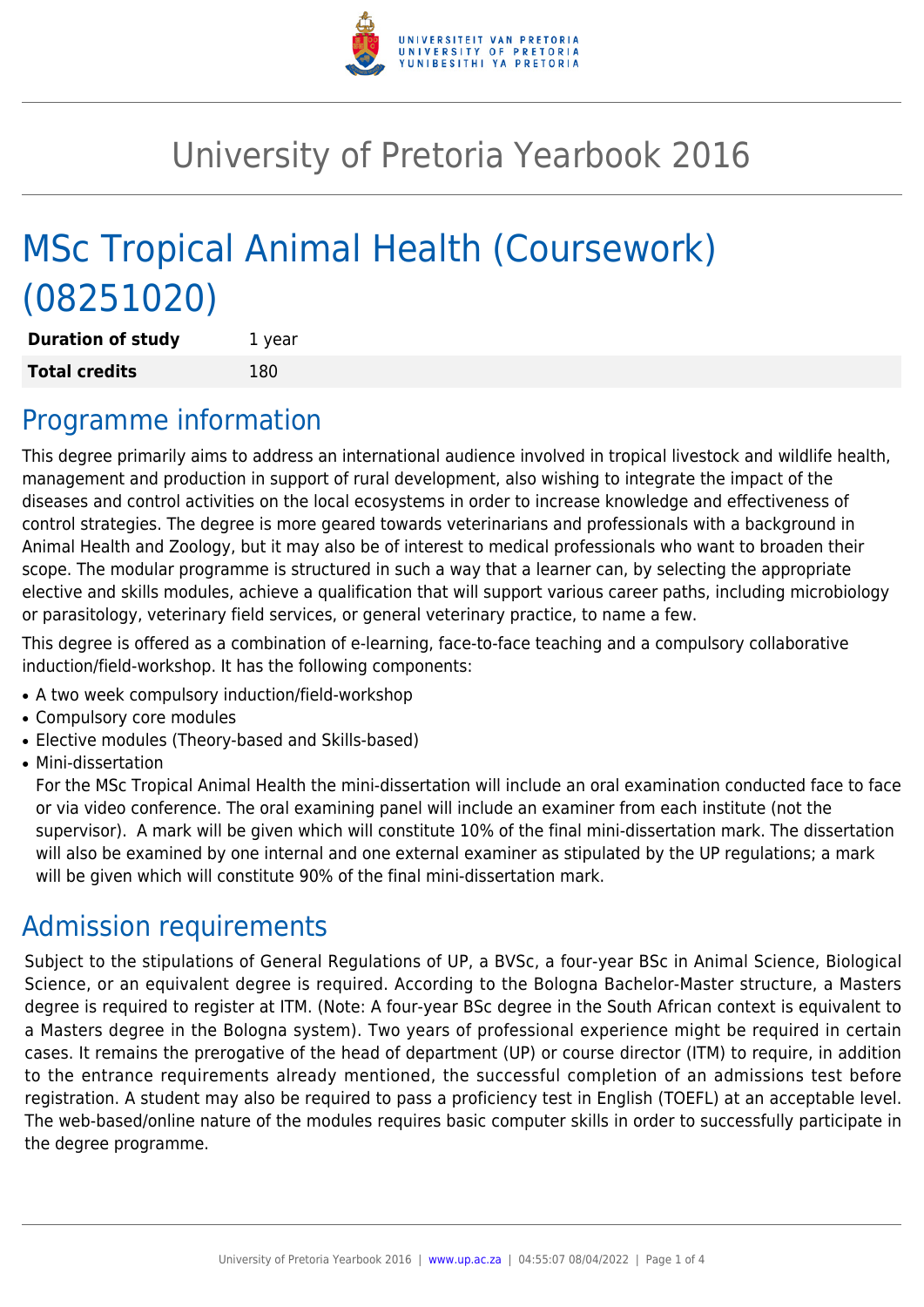

## Additional requirements

Also consult the General Regulations. Students are required to confirm whether a module will be presented in any particular year.

### Examinations and pass requirements

The MSc degree is conferred by virtue of the successful completion of coursework and a mini-dissertation within the prescribed time period. The final mark will be calculated as follows:

Coursework: 50%; Mini-dissertation: 50%. The latter will include an oral examination conducted face to face or via video conference. The oral examining panel will include an examiner from each institute (not the supervisor); a mark will be given which will constitute 10% of the final Dissertation mark. The dissertation will also be examined by one external examiner as stipulated by the UP regulations; a mark will be given which will constitute 90% of the final mini-dissertation mark.

If a student fails a module, he/she will have to repeat the module the following year. In the case of the skillsbased modules, if a student fails either the online (theory) or the practical component of a module, he/she will have to repeat the module (online and practical component) the following year. Any module can only be repeated twice; if such a module is failed in both instances, the degree will not be conferred.

### Research information

On an appropriate topic depending on the field of interest of the student, a research project of limited scope must be undertaken and written in the format of a dissertation to fulfill the requirements of the MSc. The research topic is determined in consultation with the supervisor and head of department and the research project must be approved according to Faculty/Institute guidelines. (Consult UP General Regulations)

Before or together with the dissertation, a student must submit at least one draft article in the correct format for publication in an acknowledged journal to the Faculty Administration, failing which the degree will not be conferred. The draft article must be based on the research for the dissertation and must be acceptable to the supervisor and meet subsidy requirements. (Also consult UP General Regulations)

A dissertation may not be conditionally accepted: it is either accepted ( $>$  50%) or rejected ( $<$  50%). In the event of a dissertation being rejected, a candidate may submit an amended version or another dissertation within two years and will bear the full cost of the examination.

### Pass with distinction

The degree is conferred with distinction when a student has obtained at least 75% for the dissertation and an average of at least 75% for the modules chosen.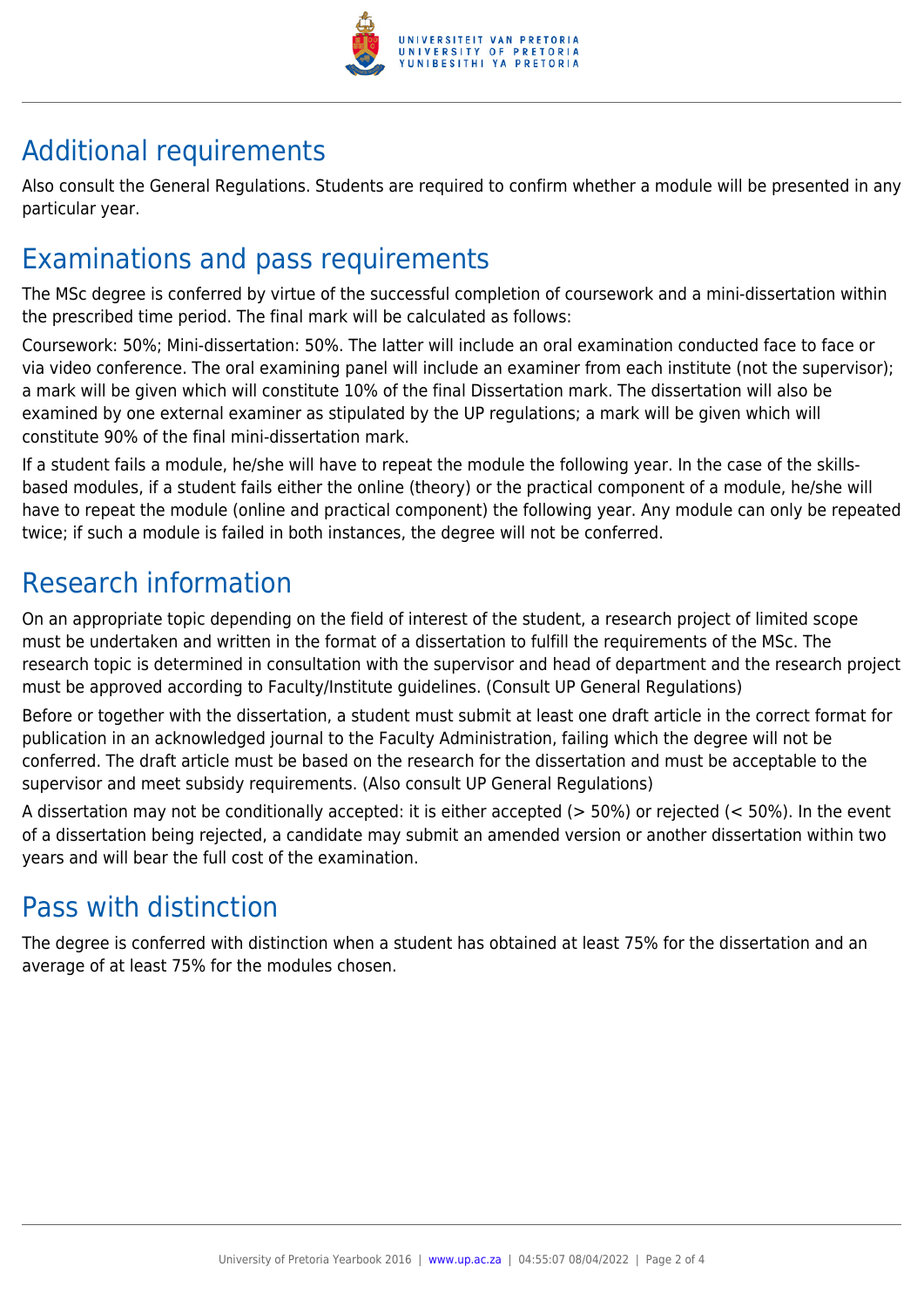

### Curriculum: Year 1

#### **Minimum credits: 180**

#### **Core modules**

[One health: basic concepts 801](https://www.up.ac.za/parents/yearbooks/2016/modules/view/OHB 801) (OHB 801) - Credits: 12.00 [Basic epidemiology 802](https://www.up.ac.za/parents/yearbooks/2016/modules/view/EPL 802) (EPL 802) - Credits: 12.00 [Mini-dissertation 895](https://www.up.ac.za/parents/yearbooks/2016/modules/view/AHE 895) (AHE 895) - Credits: 90.00 [Research methodology 812](https://www.up.ac.za/parents/yearbooks/2016/modules/view/VRM 812) (VRM 812) - Credits: 9.00

#### **Elective modules**

[Applied veterinary helminthology 811](https://www.up.ac.za/parents/yearbooks/2016/modules/view/AVH 811) (AVH 811) - Credits: 9.00 [Applied veterinary virology 811](https://www.up.ac.za/parents/yearbooks/2016/modules/view/AVV 811) (AVV 811) - Credits: 9.00 [Ticks and tick-borne diseases 814](https://www.up.ac.za/parents/yearbooks/2016/modules/view/TBD 814) (TBD 814) - Credits: 9.00 [Selected tick identification 811](https://www.up.ac.za/parents/yearbooks/2016/modules/view/TCK 811) (TCK 811) - Credits: 9.00 [Applied molecular biology 816](https://www.up.ac.za/parents/yearbooks/2016/modules/view/VMB 816) (VMB 816) - Credits: 9.00 [Applied serology 811](https://www.up.ac.za/parents/yearbooks/2016/modules/view/ASR 811) (ASR 811) - Credits: 9.00 [Applied veterinary bacteriology 817](https://www.up.ac.za/parents/yearbooks/2016/modules/view/AVB 817) (AVB 817) - Credits: 9.00 [Advanced one health 812](https://www.up.ac.za/parents/yearbooks/2016/modules/view/AHE 812) (AHE 812) - Credits: 12.00 [Advanced one health: public health 813](https://www.up.ac.za/parents/yearbooks/2016/modules/view/AHE 813) (AHE 813) - Credits: 12.00 [Animal health management: high impact and emerging diseases 814](https://www.up.ac.za/parents/yearbooks/2016/modules/view/AHE 814) (AHE 814) - Credits: 12.00 [Advanced one health: policy 815](https://www.up.ac.za/parents/yearbooks/2016/modules/view/AHE 815) (AHE 815) - Credits: 12.00 [Advanced epidemiology 803](https://www.up.ac.za/parents/yearbooks/2016/modules/view/EPL 803) (EPL 803) - Credits: 12.00 [Surveillance and survey methodology 816](https://www.up.ac.za/parents/yearbooks/2016/modules/view/AHE 816) (AHE 816) - Credits: 12.00 [General vector-borne diseases 811](https://www.up.ac.za/parents/yearbooks/2016/modules/view/GVD 811) (GVD 811) - Credits: 9.00 [Applied epidemiology 804](https://www.up.ac.za/parents/yearbooks/2016/modules/view/EPL 804) (EPL 804) - Credits: 9.00